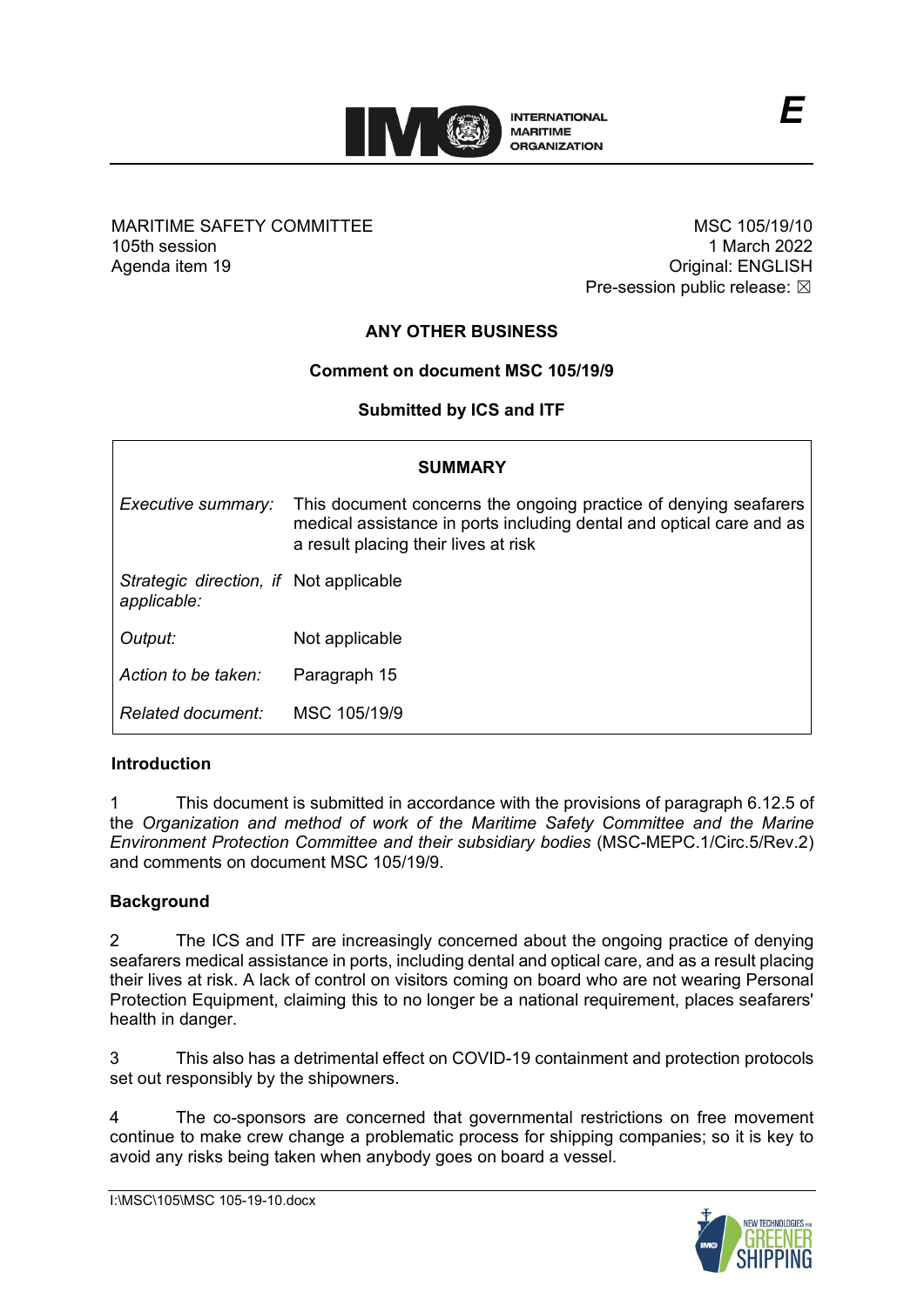5 Companies are left with little or no alternatives to overcome the challenges that follow an inconsistent relaxation by national authorities of the restrictions which do not take into account the key role that seafarers and their ships play within the global logistics chain, which is heavily reliant on the delivery of good and materials.

6 Yet again, there appears to be a discriminatory approach towards seafarers and shipping. This may not be seen as urgent as it is in reality, due to companies fearing the consequences of reporting cases and being penalized if their ships need to call in the same ports in future.

7 Reference is made to WHO's joint statement on vaccinations on 19 April 2021. This includes taking special note of seafarers who are stranded at sea and who are stopped from crossing international borders for crew change due to travel restrictions, including requirements for proof of COVID-19 vaccination, and to ensure that seafarers human rights are respected.<sup>[1](#page-1-0)</sup>

8 WHO helped establish a Joint Action Group on 13 December 2021 to protect transport workers and secure supply chains during the COVID-19 pandemic, which will focus on promoting COVID-19 vaccination of transport workers and ensuring the application of internationally agreed protocols and standards.<sup>[2](#page-1-1)</sup>

9 MSC.1/Circ.1636/Rev.1 on *Industry recommended framework of protocols for ensuring safe ship crew change and travel during the Coronavirus (COVID-19) pandemic* invites Member States to take into account the *Recommended action to facilitate ship crew change, access to medical care and seafarer travel during the COVID-19 pandemic* (resolution MSC.473(ES.2)).

10 The co-sponsors also refer to MSC.7/Circ.1/Rev.25 on *resolution MSC.473(ES.2) – Recommended action to facilitate ship crew change, access to medical care and seafarers travel during the COVID-19 pandemic*. The resolution invited Member States and relevant national authorities to designate National Focal Points on Crew Change and Repatriation of Seafarers and to coordinate action at a national level.

11 Circular Letter No.4204/Add.23 addresses the challenges of arranging access for seafarers to medical care ashore. This requires that relevant authorities in port and coastal States meet their obligations under relevant international regulations and work with ships to protect the health of seafarers and the general public, thus ensuring global supply chains continue to function as required during the pandemic. Building on this guidance, IMO's Secretary-General endorsed *Recommendations for port and coastal States on the prompt disembarkation of seafarers for medical care ashore during the COVID-19 pandemic*. [3](#page-1-2)

12 The MLC, 2006, states that port States must ensure that seafarers on board ships in their territory who are in need of immediate medical care are given access to medical facilities on shore. This obligation is also included in the IMO Safety of Life at Sea (SOLAS), Maritime Search and Rescue (SAR), Salvage and Facilitation Conventions, as well as in the United Nations Convention on the Law of the Sea (UNCLOS). Prompt and efficient disembarkation of seafarers to receive medical care ashore is essential not only for the seafarers' health, but also for the maintenance of the global supply chain. $3$ 

<span id="page-1-0"></span><sup>1</sup> [Joint statement on prioritization of COVID-19 vaccination for seafarers and aircrew](https://www.who.int/news/item/25-03-2021-joint-statement-on-prioritization-of-covid-19-vaccination-for-seafarers-and-aircrew)

<span id="page-1-1"></span><sup>2</sup> [https://www.ilo.org/global/about-the-ilo/newsroom/news/WCMS\\_831672/lang--en/index.htm](https://www.ilo.org/global/about-the-ilo/newsroom/news/WCMS_831672/lang--en/index.htm)

<span id="page-1-2"></span><sup>3</sup> <https://www.imo.org/en/MediaCentre/PressBriefings/Pages/21-medical-care-seafarers.aspx>